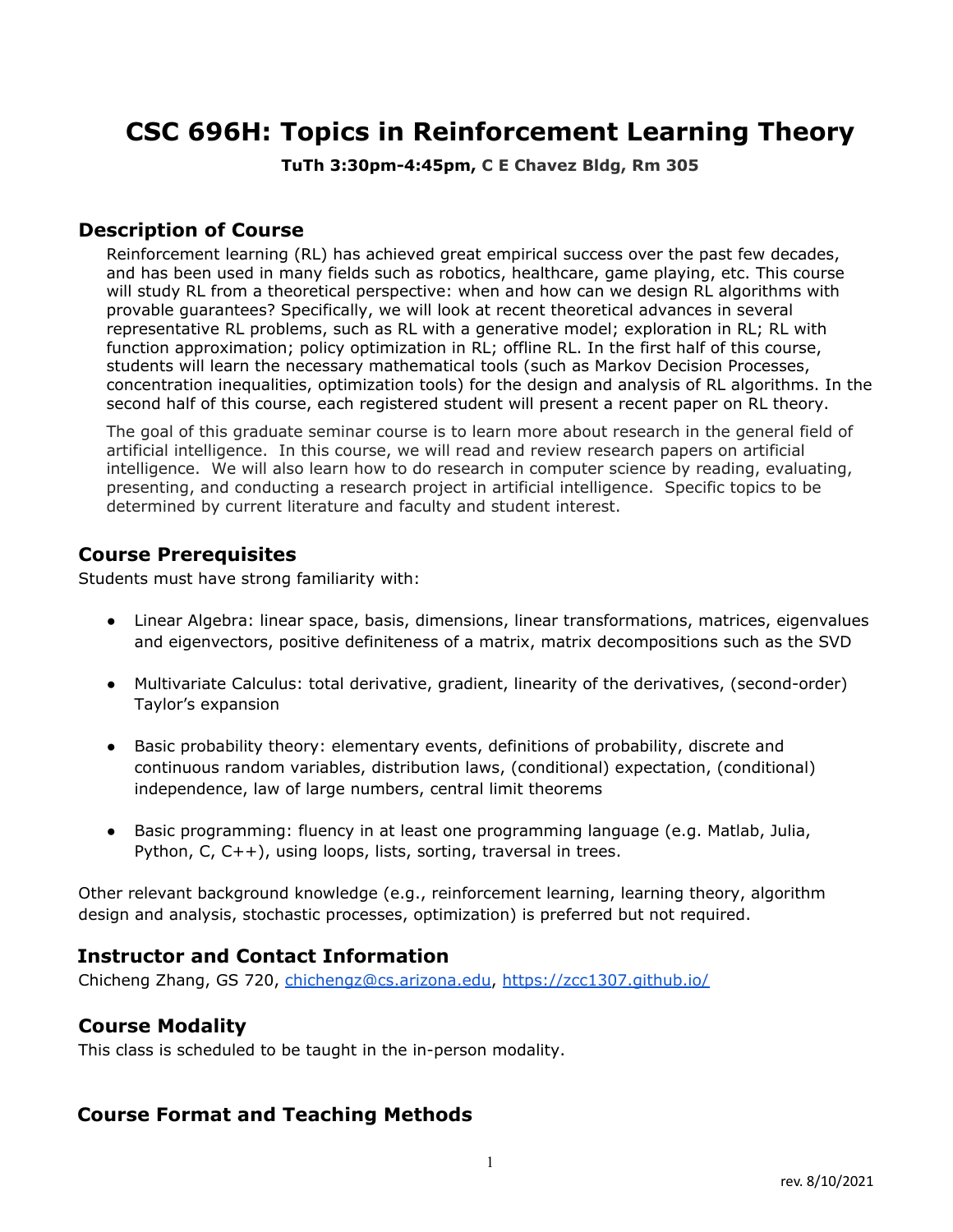In-person lectures (video-recorded), individual written and programming assignments, scribe note taking assignments, in-class student presentations

# **Obtaining Help**

- **Advising:** If you have questions about your academic progress this semester, or your chosen degree program, consider contacting your graduate program coordinator and faculty advisor. Your program coordinator, faculty advisor, and the [Graduate](https://gradcenter.arizona.edu/) Center can guide you toward university resources to help you succeed.**Computer Science students** are encouraged to email [gradadvising@cs.arizona.edu](mailto:gradadvising@cs.arizona.edu) for advising related questions.
- **Life challenges:** If you are experiencing unexpected barriers to your success in your courses, please note the Dean of Students Office is a central support resource for all students and may be helpful. The Dean of [Students](https://deanofstudents.arizona.edu/) Office can be reached at 520-621-2057 or DOS-deanofstudents@email.arizona.edu.
- **Physical and mental-health challenges**: If you are facing physical or mental health challenges this semester, please note that Campus Health provides quality medical and mental health care. For medical appointments, call (520)-621-9202. For After Hours care, call (520) 570-7898. For the Counseling & Psych Services (CAPS) 24/7 hotline, call (520) 621-3334.

# **Class Recordings**

The lectures will be video-recorded in D2L; if in-class attendees do not wish to be identified by name, please notify the instructor.

For lecture recordings, which are used at the discretion of the instructor, students must access content in D2L only. Students may not modify content or re-use content for any purpose other than personal educational reasons. All recordings are subject to government and university regulations. Therefore, students accessing unauthorized recordings or using them in a manner inconsistent wit[h](https://www.arizona.edu/purpose-mission-values) [UArizona](https://www.arizona.edu/purpose-mission-values) values and educational policies (Code of [Academic](https://deanofstudents.arizona.edu/student-rights-responsibilities/academic-integrity) Integrity and the [Student](https://deanofstudents.arizona.edu/student-rights-responsibilities/student-code-conduct) Code of [Conduct](https://deanofstudents.arizona.edu/student-rights-responsibilities/student-code-conduct)) are also subject to civil action.

# **Course Objectives**

This course will cover the following topics in reinforcement learning theory:

- Basic concepts in Markov decision processes: finite horizon episodic vs. infinite horizon with discounting; stationary vs. nonstationary policy, Bellman equations, occupancy measure
- Planning in Markov decision processes: policy iteration, value iteration, linear programming, and their computational complexities.
- RL with a generative model: sample complexity results
- Exploration in multi-armed and linear bandits: UCB, LinUCB
- Exploration in tabular RL: UCB-VI and extensions
- Exploration in RL with function approximation: LSVI-UCB, OLIVE
- (if time permits) Policy optimization: policy gradient, natural policy gradient and their convergence properties
- (if time permits) Offline RL: fitted Q-iteration

Successful students should be able to use the analytical tools covered in this course to understand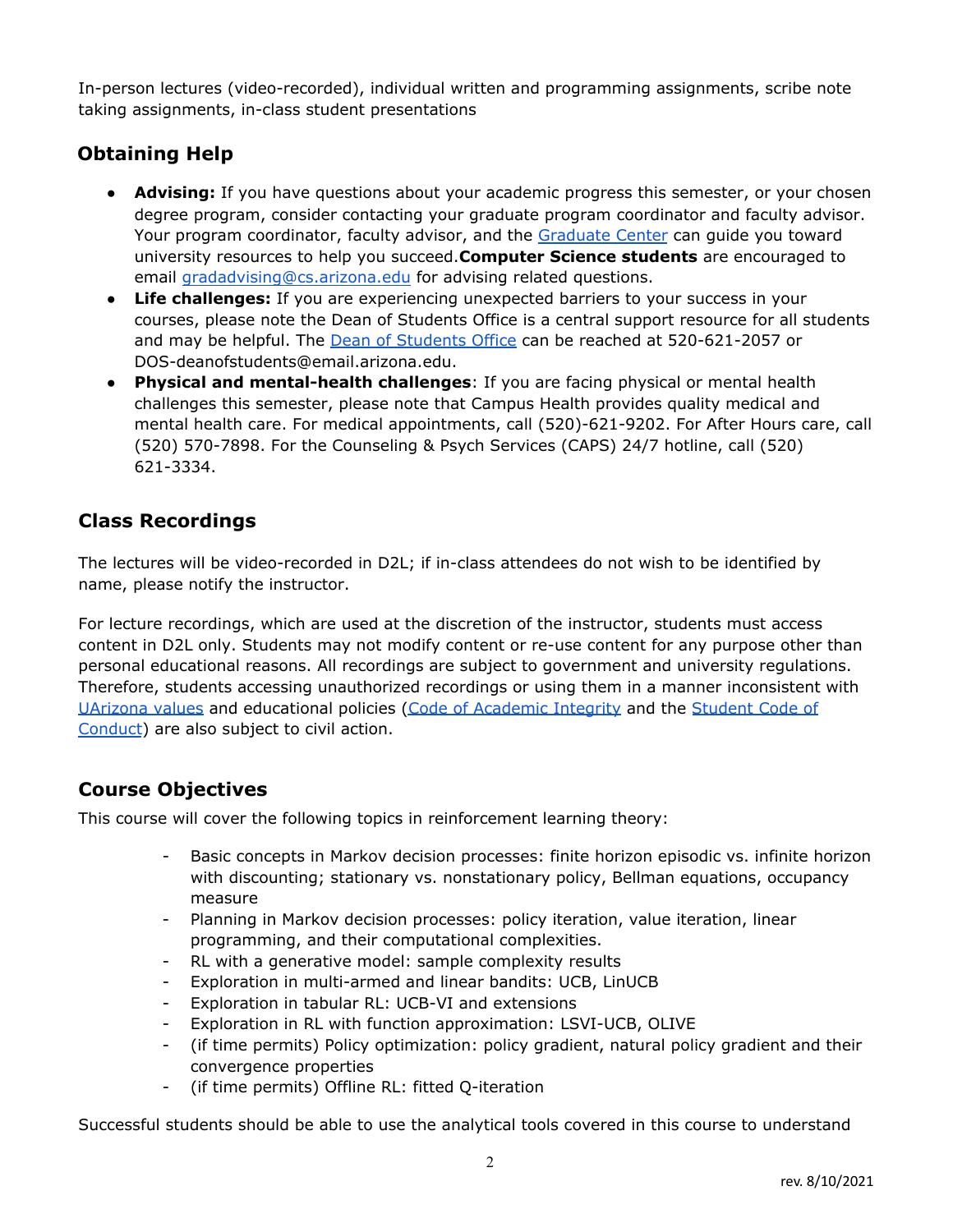the rationale behind existing RL algorithms and develop new ones. Because of the theoretical nature of this course, students are expected to dedicate a significant amount of time on understanding mathematical concepts and skills outside the classroom.

## **Expected Learning Outcomes**

Students will be able to:

- recognize RL problems in real-world situations, with clear definition of state, action, and rewards
- know what RL problems are more suitable to be modeled as finite horizon episodic setting, versus infinite horizon with discounting setting
- compute value functions, the optimal (action) value function, and the optimal policy given an MDP
- understand the convergence guarantees of policy iteration and value iteration
- understand the sample complexity analysis of RL with a generative model
- recognize the challenges of exploration in RL
- understand the "optimism in the face of uncertainty" principle in RL and recognize algorithms designed based on this principle
- understand the key analysis techniques of optimism-based RL algorithms
- understand the Bellman rank complexity measure and its bounds in tabular MDP and linear MDP settings

### **Absence and Class Participation Policy**

The UA's policy concerning Class Attendance, Participation, and Administrative Drops is available at <http://catalog.arizona.edu/policy/class-attendance-participation-and-administrative-drop>

Students are encouraged to see the Graduate Program Coordinator (GPC) if they have concerns after the drop period (when a W will not appear on the transcript). The GPC will provide options and alternatives as appropriate for individual student situations.

The UA policy regarding absences for any sincerely held religious belief, observance or practice will be accommodated where reasonable:

<http://policy.arizona.edu/human-resources/religious-accommodation-policy>.

Absences pre-approved by the UA Dean of Students (or dean's designee) will be honored. See <https://deanofstudents.arizona.edu/absences>

Participating in the course and attending lectures and other course events are vital to the learning process. As such, attendance is required at all lectures and discussion section meetings. Absences may affect a student's final course grade. If you anticipate being absent, are unexpectedly absent, or are unable to participate in class online activities, please contact me as soon as possible. To request a disability-related accommodation to this attendance policy, please contact the Disability Resource Center at (520) 621-3268 or drc-info@email.arizona.edu. If you are experiencing unexpected barriers to your success in your courses, the Dean of Students Office is a central support resource for all students and may be helpful. The Dean of Students Office is located in the Robert L. Nugent Building, room 100, or call 520-621-7057.

#### **Illness**

**●** If you feel sick, or may have been in contact with someone who is infectious, stay home. Except for seeking medical care, avoid contact with others and do not travel.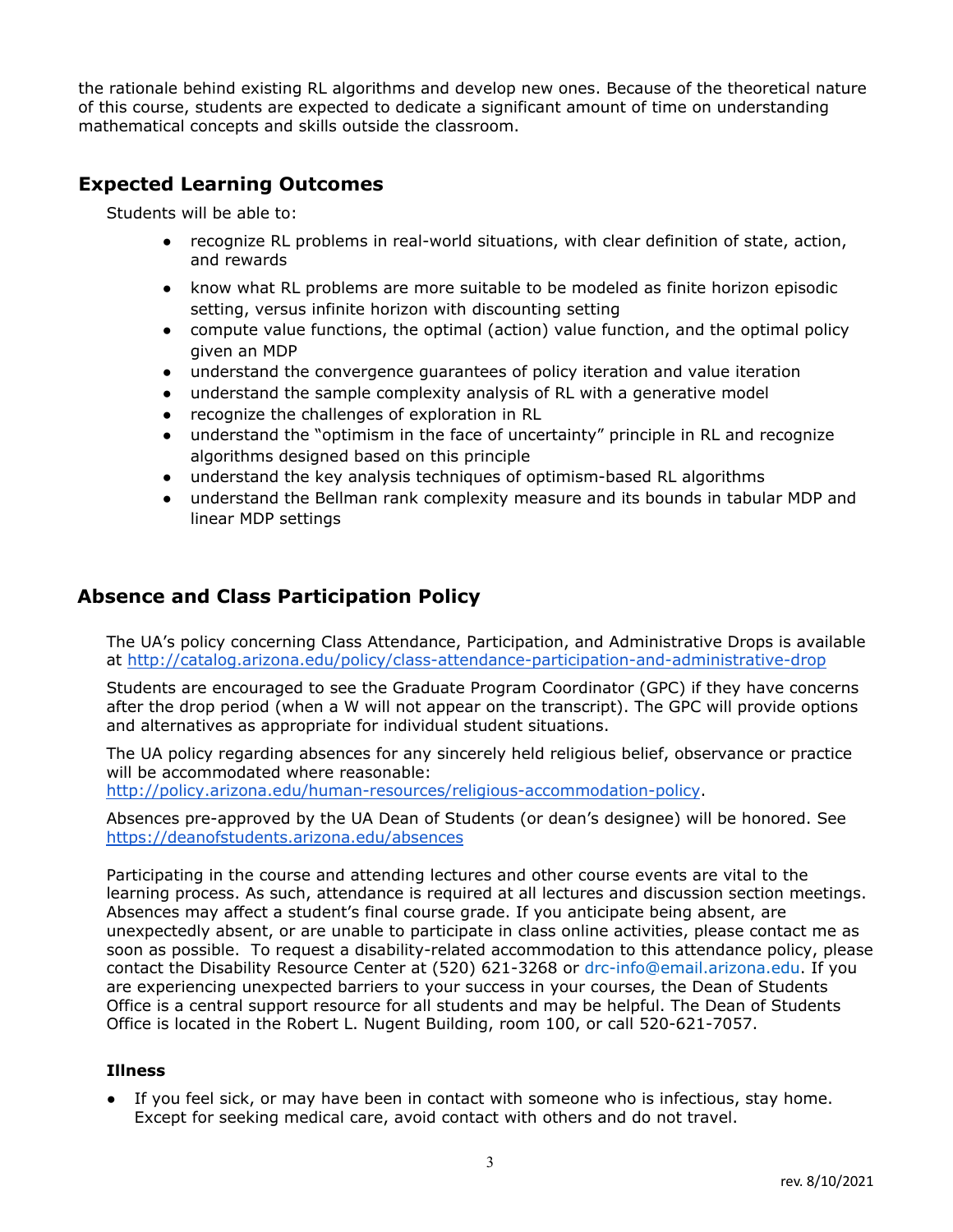- Notify your instructor(s) if you will be missing a course meeting or an assignment deadline. Please understand that this does not guarantee an extension of the deadline.
- If you must miss the equivalent of more than one week of class, you should contact the Dean of Students Office [DOS-deanofstudents@email.arizona.edu](mailto:DOS-deanofstudents@email.arizona.edu) to share documentation about the challenges you are facing.

#### **Makeup Policy for Students Who Register Late**

If you register late for this class, contact me as soon as you do. You will be expected to submit all missed assignments within a week of your registration. It is your responsibility to catch up to the class content.

#### **Course Communications**

We will use D2L for communications and discussion.

#### **Required Texts and Materials**

Most of the lecture materials will be based on the book draft *[Reinforcement](https://rltheorybook.github.io/rltheorybook_AJKS.pdf) Learning: Theory and [Algorithms](https://rltheorybook.github.io/rltheorybook_AJKS.pdf)*, by Alekh Agarwal, Nan Jiang, Sham Kakade, and Wen Sun, available online.

See also excellent notes from other RL theory courses, e.g.,

- Chi Jin, ELE524: Foundations of [Reinforcement](https://sites.google.com/view/cjin/ele524?authuser=0) Learning
- Nan Jiang, CS598: Statistical [Reinforcement](https://nanjiang.cs.illinois.edu/cs598/) Learning
- Shipra Agrawal, IEOR 8100: [Reinforcement](https://ieor8100.github.io/rl) Learning

### **Scheduled Topics/Activities**

Week 1: Basic concepts in Markov decision processes: finite horizon episodic vs. infinite horizon with discounting; stationary vs. nonstationary policy, Bellman equations, occupancy measure

Week 2: Planning in Markov decision processes: policy iteration, value iteration, linear programming, and their computational complexities.

Week 3: RL with a generative model: sample complexity results; Homework 1 out

Week 4: Exploration in multi-armed and linear bandits: UCB, LinUCB

Week 5: Exploration in tabular RL: UCB-VI and extensions;

Week 6: Exploration in RL with linear and nonlinear function approximation: LSVI-UCB, OLIVE; Homework 2 out

Week 7: Policy optimization: policy gradient, natural policy gradient and their convergence properties

Week 8: Offline RL: fitted Q-iteration

Week 9-15: student presentations

#### **Final Examination or Project**

There will be no final exams for this course. Each student will select a paper, either among the provided list of papers, or upon instructor approval, and present it for an hour. The presentation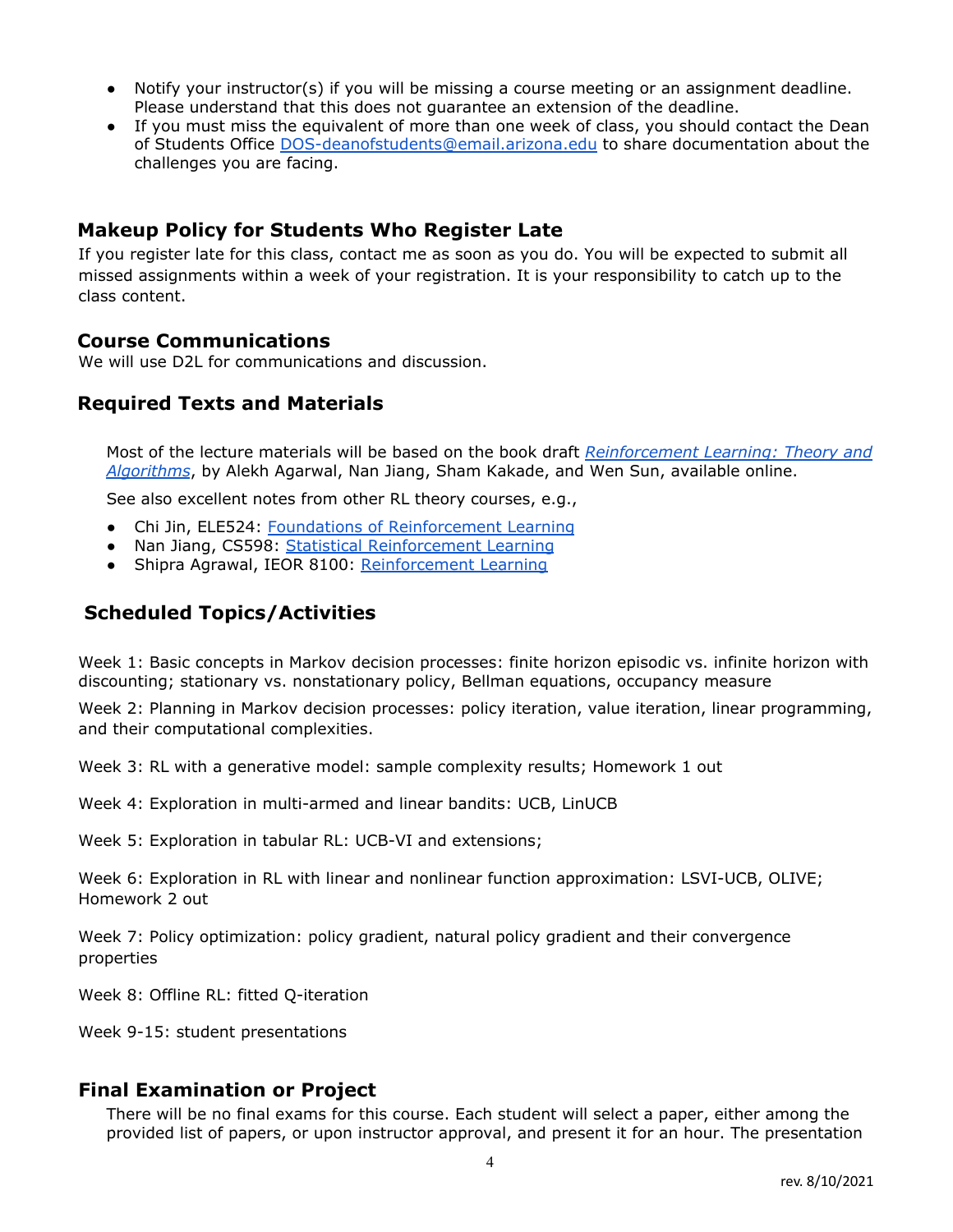must include a clear exposition of the problem being addressed, the solution the paper proposes, a comparison of the solution with similar studies, key technical details and proofs, and possible extensions and open problems. Before the presentation, the student is required to schedule a meeting with the instructor to discuss their presentation materials (slides, etc). Throughout the course, the students are highly encouraged to schedule meetings with the instructor about their choice of paper for presentation, their reading progress, etc.

To receive full credit for class participation, students must attend and participate in the discussion of all classes. Students should contact the instructor regarding absences for make-up.

### **Grading Scale and Policies**

The instructing staff will grade your assignments, project, and the final exam on a scale from 0 to 100, with the following weights:

- Class participation: 10%
- Scribe note taking: 10%
- Assignments: 30%
- Paper presentation: 50%

The final grade in the course is determined by the better of a per-class grading curve and overall performance:

- 90% or better: A:
- 80% or better: B;
- 70% or better: C:
- 60% or better: D;
- $\bullet$  below 60%: E.

Every homework is due in 2 weeks, and will be returned to students before the next homework is due. Graded homework will be returned before the next homework is due. Exams will be returned within two weeks. Grading delays beyond promised return-by dates will be announced as soon as possible with an explanation for the delay.

As a rule for assignments, each late day for homework assignment submission will result in a deduction of 10% of the grade of the corresponding assignment (e.g., if a student submits their homework solution 6 days after the due date, and it gets a score of 12 (out of 15 points), the submission will receive  $(100\% - 60\%) * 12 = 4.8$  points.

You may petition the professor in writing for an exception if you feel you have a compelling reason for turning work in late.

#### **Incomplete (I) or Withdrawal (W):**

Requests for incomplete (I) or withdrawal (W) must be made in accordance with University policies, which are available at <http://catalog.arizona.edu/policy/grades-and-grading-system#incomplete> an[d](http://catalog.arizona.edu/policy/grades-and-grading-system#Withdrawal) <http://catalog.arizona.edu/policy/grades-and-grading-system#Withdrawal> respectively.

**Dispute of Grade Policy:** If you wish to dispute your grade for an assignment, you have two weeks after the grade has been turned in. In addition, even if you only dispute one portion of the grading for that unit, I reserve the right to revisit the entire unit (assignment or project).

### **Department of Computer Science Code of Conduct**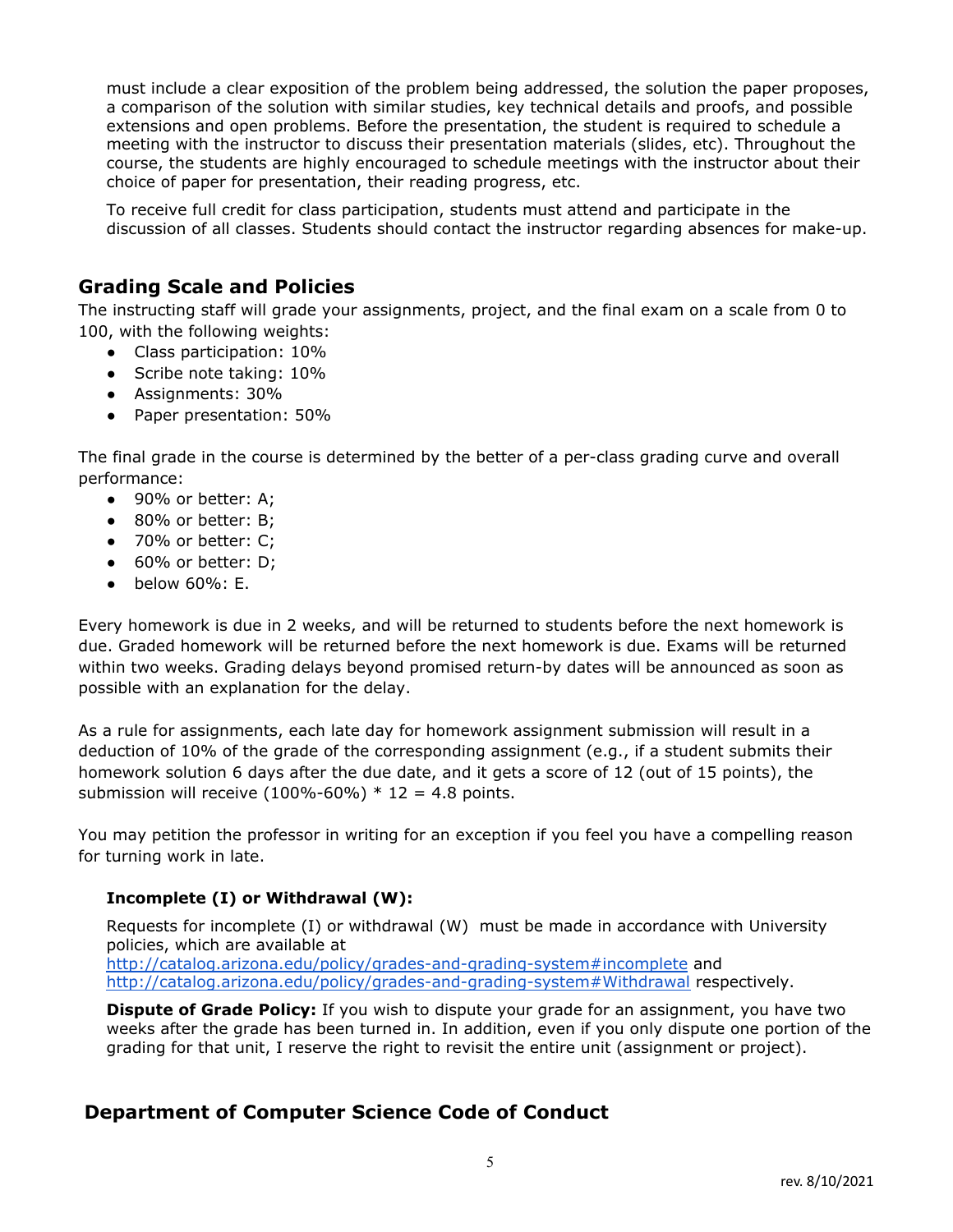The Department of Computer Science is committed to providing and maintaining a supportive educational environment for all. We strive to be welcoming and inclusive, respect privacy and confidentiality, behave respectfully and courteously, and practice intellectual honesty. Disruptive behaviors (such as physical or emotional harassment, dismissive attitudes, and abuse of department resources) will not be tolerated. The complete Code of Conduct is available on our department web site. We expect that you will adhere to this code, as well as the UA Student Code of Conduct, while you are a member of this class.

#### **Classroom Behavior Policy**

To foster a positive learning environment, students and instructors have a shared responsibility. We want a safe, welcoming, and inclusive environment where all of us feel comfortable with each other and where we can challenge ourselves to succeed. To that end, our focus is on the tasks at hand and not on extraneous activities (e.g., texting, chatting, reading a newspaper, making phone calls, web surfing, etc.).

Students are asked to refrain from disruptive conversations with people sitting around them during lecture. Students observed engaging in disruptive activity will be asked to cease this behavior. Those who continue to disrupt the class will be asked to leave lecture or discussion and may be reported to the Dean of Students.

Some learning styles are best served by using personal electronics, such as laptops and iPads. These devices can be distracting to other learners. Therefore, students who prefer to use electronic devices for note-taking during lectures should use one side of the classroom.

### **Threatening Behavior Policy**

The UA Threatening Behavior by Students Policy prohibits threats of physical harm to any member of the University community, including to oneself. See [http://policy.arizona.edu/education-and-student-affairs/threatening-behavior-students.](http://policy.arizona.edu/education-and-student-affairs/threatening-behavior-students)

#### **Notification of Objectionable Materials**

This course will contain material of a mature nature, which may include explicit language, depictions of nudity, sexual situations, and/or violence. The instructor will provide advance notice when such materials will be used. Students are not automatically excused from interacting with such materials, but they are encouraged to speak with the instructor to voice concerns and to provide feedback.

### **Accessibility and Accommodations**

At the University of Arizona, we strive to make learning experiences as accessible as possible. If you anticipate or experience barriers based on disability or pregnancy, please contact the Disability Resource Center (520-621-3268, [https://drc.arizona.edu/\)](https://drc.arizona.edu/) to establish reasonable accommodations.

### **Code of Academic Integrity**

Students are encouraged to share intellectual views and discuss freely the principles and applications of course materials. However, graded work/exercises must be the product of independent effort unless otherwise instructed. Students are expected to adhere to the UA Code of Academic Integrity as described in the UA General Catalog. See <http://deanofstudents.arizona.edu/academic-integrity/students/academic-integrity>.

Uploading material from this course to a website other than D2L (or the class piazza) is strictly prohibited and will be considered a violation of the course policy and a violation of the code of academic integrity. Obtaining material associated with this course (or previous offerings of this course) on a site other than D2L (or the class piazza), such as Chegg, Course Hero, etc. or accessing these sites during a quiz or exam is a violation of the code of academic integrity. Any student determined to have uploaded or accessed material in an unauthorized manner will be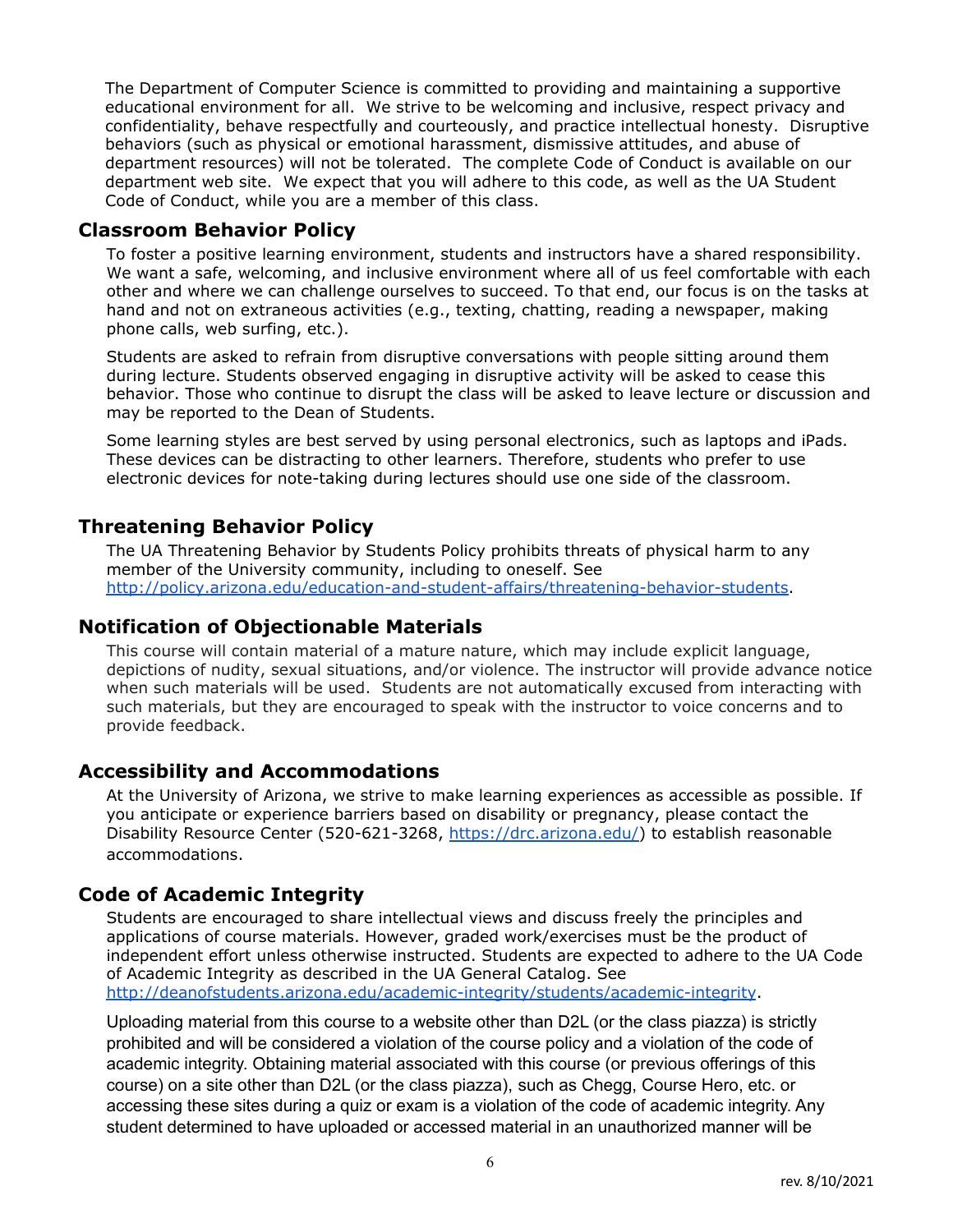reported to the Dean of Students for a Code of Academic Integrity violation, with a recommended sanction of a failing grade in the course.

The University Libraries have some excellent tips for avoiding plagiarism, available at <http://www.library.arizona.edu/help/tutorials/plagiarism/index.html>.

Selling class notes and/or other course materials to other students or to a third party for resale is not permitted without the instructor's express written consent. Violations to this and other course rules are subject to the Code of Academic Integrity and may result in course sanctions. Additionally, students who use D2L or UA email to sell or buy these copyrighted materials are subject to Code of Conduct Violations for misuse of student e-mail addresses. This conduct may also constitute copyright infringement.

### **Nondiscrimination and Anti-harassment Policy**

Required : The University of Arizona is committed to creating and maintaining an environment free of discrimination. In support of this commitment, the University prohibits discrimination, including harassment and retaliation, based on a protected classification, including race, color, religion, sex, national origin, age, disability, veteran status, sexual orientation, gender identity, or genetic information. For more information, including how to report a concern, please see <http://policy.arizona.edu/human-resources/nondiscrimination-and-anti-harassment-policy>

Our classroom is a place where everyone is encouraged to express well-formed opinions and their reasons for those opinions. We also want to create a tolerant and open environment where such opinions can be expressed without resorting to bullying or discrimination of others.

#### **Additional Resources for Students**

UA Academic policies and procedures are available at <http://catalog.arizona.edu/policies> Visit the *UArizona [COVID-19](https://www.arizona.edu/coronavirus-covid-19-information)* page for regular updates.

#### **Campus Health**

#### <http://www.health.arizona.edu/>

Campus Health provides quality medical and mental health care services through virtual and in-person care. Voluntary, free, and convenient [COVID-19](https://covid19.arizona.edu/test-trace-treat) testing is available for students on Main Campus. COVID-19 vaccine is available for all students at [Campus](https://health.arizona.edu/covidvaccine) Health. Phone: 520-621-9202

#### **Counseling and Psych Services (CAPS)**

<https://health.arizona.edu/counseling-psych-services> CAPS provides mental health care, including short-term counseling services. Phone: 520-621-3334

#### **The Dean of Students Office's Student Assistance Program**

<http://deanofstudents.arizona.edu/student-assistance/students/student-assistance>

Student Assistance helps students manage crises, life traumas, and other barriers that impede success. The staff addresses the needs of students who experience issues related to social adjustment, academic challenges, psychological health, physical health, victimization, and relationship issues, through a variety of interventions, referrals, and follow up services. Email: [DOS-deanofstudents@email.arizona.edu](mailto:DOS-deanofstudents@email.arizona.edu)

Phone: 520-621-7057

#### **Survivor Advocacy Program**

#### <https://survivoradvocacy.arizona.edu/>

The Survivor Advocacy Program provides confidential support and advocacy services to student survivors of sexual and gender-based violence. The Program can also advise students about relevant non-UA resources available within the local community for support. Email: [survivoradvocacy@email.arizona.edu](mailto:survivoradvocacy@email.arizona.edu)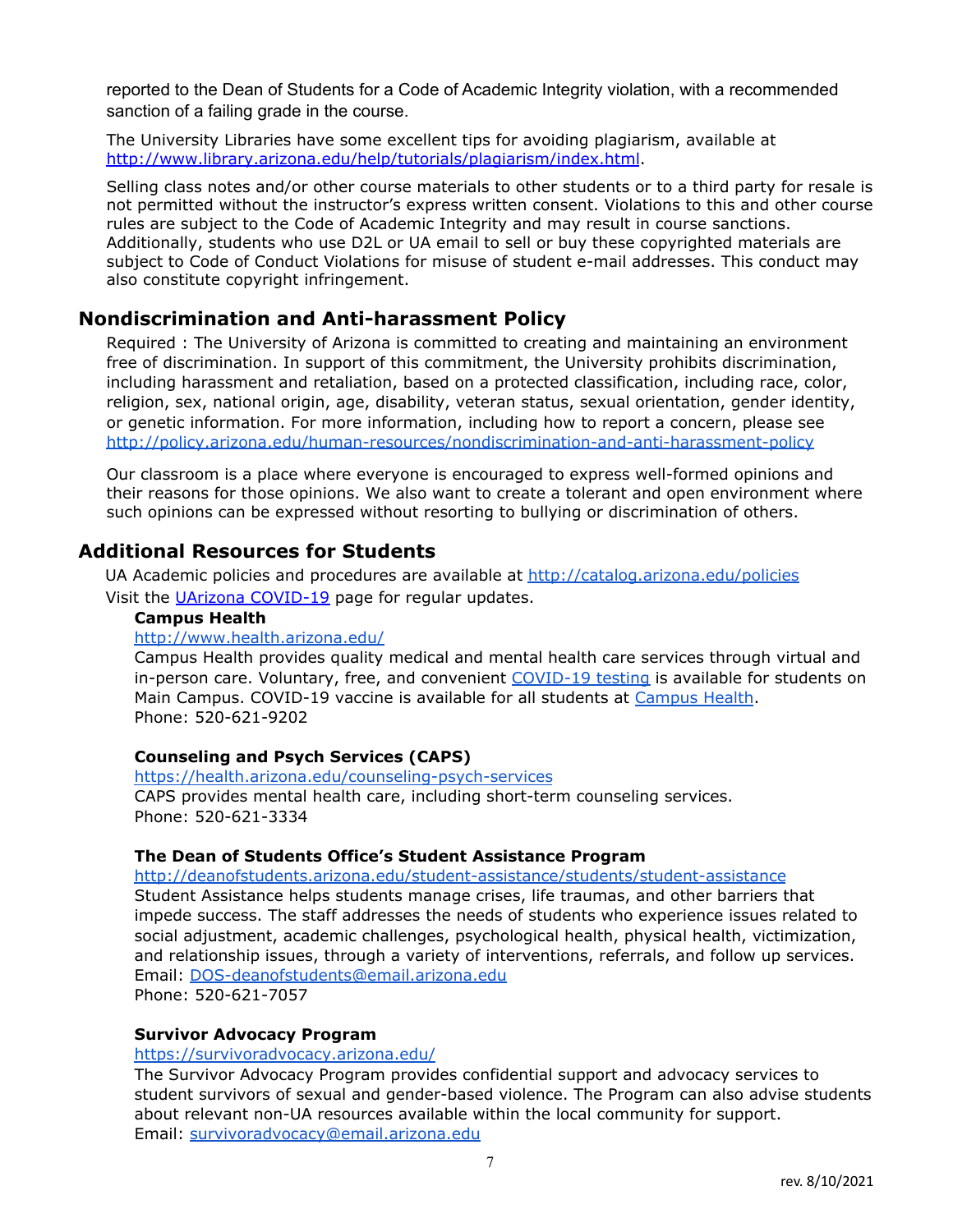#### **Campus Pantry**

Any student who has difficulty affording groceries or accessing sufficient food to eat every day, or who lacks a safe and stable place to live and believes this may affect their performance in the course, is urged to contact the Dean of Students for support. In addition, the University of Arizona Campus Pantry is open for students to receive supplemental groceries at no cost. Please see their website at: *[campuspantry.arizona.edu](http://campuspantry.arizona.edu/)* for open times.

Furthermore, please notify me if you are comfortable in doing so. This will enable me to provide any resources that I may possess.

#### **Preferred Gender Pronoun**

This course affirms people of all gender expressions and gender identities. If you prefer to be called a different name than what is on the class roster, please let me know. Feel free to correct the instructor on your preferred gender pronoun. If you have any questions or concerns, please do not hesitate to contact me directly in class or via email (instructor email). If you wish to change your preferred name or pronoun in the UAccess system, please use the following guidelines:

**Preferred name:** University of Arizona students may choose to identify themselves within the University community using a preferred first name that differs from their official/legal name. A student's preferred name will appear instead of the person's official/legal first name in select University-related systems and documents, provided that the name is not being used for the purpose of misrepresentation. Students are able to update their preferred names in UAccess.

**Pronouns:** Students may designate pronouns they use to identify themselves. Instructors and staff are encouraged to use pronouns for people that they use for themselves as a sign of respect and inclusion. Students are able to update and edit their pronouns in UAccess.

More information on updating your preferred name and pronouns is available on the Office of the Registrar site at <https://www.registrar.arizona.edu/>.

#### **Safety on Campus and in the Classroom**

Familiarize yourself with the Evacuation and Active Shooter plans specific to Cesar E. [Chavez](https://ctsrooms.arizona.edu/building/chvez) [Building.](https://ctsrooms.arizona.edu/building/chvez) Also watch the video available a[t](https://ua-saem-aiss.narrasys.com/#/story/university-of-arizona-cert/active-shooter) <https://ua-saem-aiss.narrasys.com/#/story/university-of-arizona-cert/active-shooter>

#### **Confidentiality of Student Records**

[http://www.registrar.arizona.edu/personal-information/family-educational-rights-and-privacy](http://www.registrar.arizona.edu/personal-information/family-educational-rights-and-privacy-act-1974-ferpa?topic=ferpa) [-act-1974-ferpa?topic=ferpa](http://www.registrar.arizona.edu/personal-information/family-educational-rights-and-privacy-act-1974-ferpa?topic=ferpa)

#### **Land Acknowledgement Statement**

We respectfully acknowledge the University of Arizona is on the land and territories of Indigenous peoples. Today, Arizona is home to 22 federally recognized tribes, with Tucson being home to the O'odham and the Yaqui. Committed to diversity and inclusion, the University strives to build sustainable relationships with sovereign Native Nations and Indigenous communities through